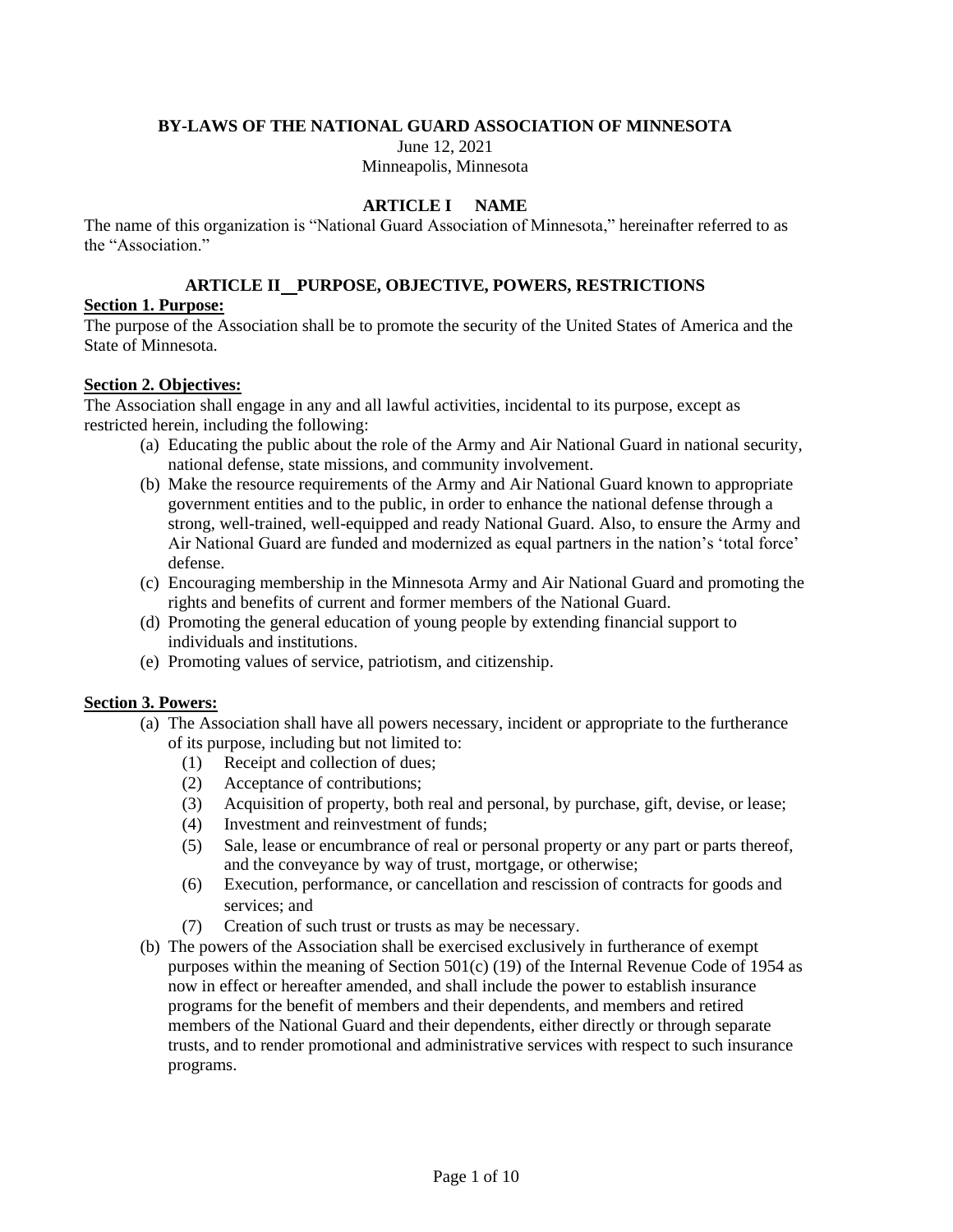### **Section 4. Restrictions on the Disposition of Assets:**

- (a) No part of the net earnings of the Association shall inure to the personal benefit of or be distributable to its members, directors, officers, or other private person, except that the Association shall be authorized to pay reasonable compensation for services rendered.
- (b) In the event of dissolution, the Association's assets shall not be distributed to its members, directors, officers, or other private persons, but shall be dedicated to one or more exempt purposes as specified in Section  $170(c)(4)$  of the Internal Revenue Code of 1954 as now in effect or hereafter amended.

## **ARTICLE III MEMBERSHIP**

#### **Section 1. Classes of Membership:**

Classes of membership in the Association are:

- **(a) Active Annual Members.** Any currently serving commissioned or warrant officers (hereinafter collectively "officers") of the National Guard of the State of Minnesota or the National Guard of the United States, upon payment of annual dues as provided in these bylaws, shall be entitled to Active Annual individual membership. Dues to be paid annually in accordance with Article IV, Section 2.
- **(b) Active Life Members.** Any currently serving officers upon payment of the Active Life dues shall be entitled to the continuous benefits afforded to Annual Members without further payment of dues. The status of such members shall be listed as "active life."
- **(c) Alumni Life Members.** Any separated officers who, at any time, have been an annual member of this Association shall be entitled to Alumni Life membership upon payment of life dues as provided by these by-laws. Separated officers shall be defined as those commissioned or warrant officers who have separated or retired from active or active reserve service and who either are or will be eligible to receive benefits as prescribed in Title 10, United States Code. If any such officer shall later enter active or active reserve status, they shall be required to become an Active Annual Member of this Association. Surviving spouses of separated members are eligible for alumni membership. Dues to be paid annually in accordance with Article IV, section 2.
- **(d) Associate Annual Members.** Any person interested in and dedicated to the purpose of the Association and who is not otherwise eligible for membership in the Association. Dues to be paid annually in accordance with Article IV, Section 2.
- **(e) Associate Life Members**. Any person interested in and dedicated to the purpose of the Association and who is not otherwise eligible for membership in the Association. Dues to be paid annually in accordance with Article IV, Section 2.
- **(f) Corporate Partners.** Any company, firm, organization, or corporation upon application and approval of the Board of Directors (also referred to as the "Board") and payment of an annual corporate membership fee may be issued a certificate of corporate membership. Neither corporate members nor their officers, directors, or employees may vote or participate in benefits available to this Association, unless they become by their individual right an Annual, Life, or Associate member. Dues to be paid annually in accordance with Article IV, Section 3.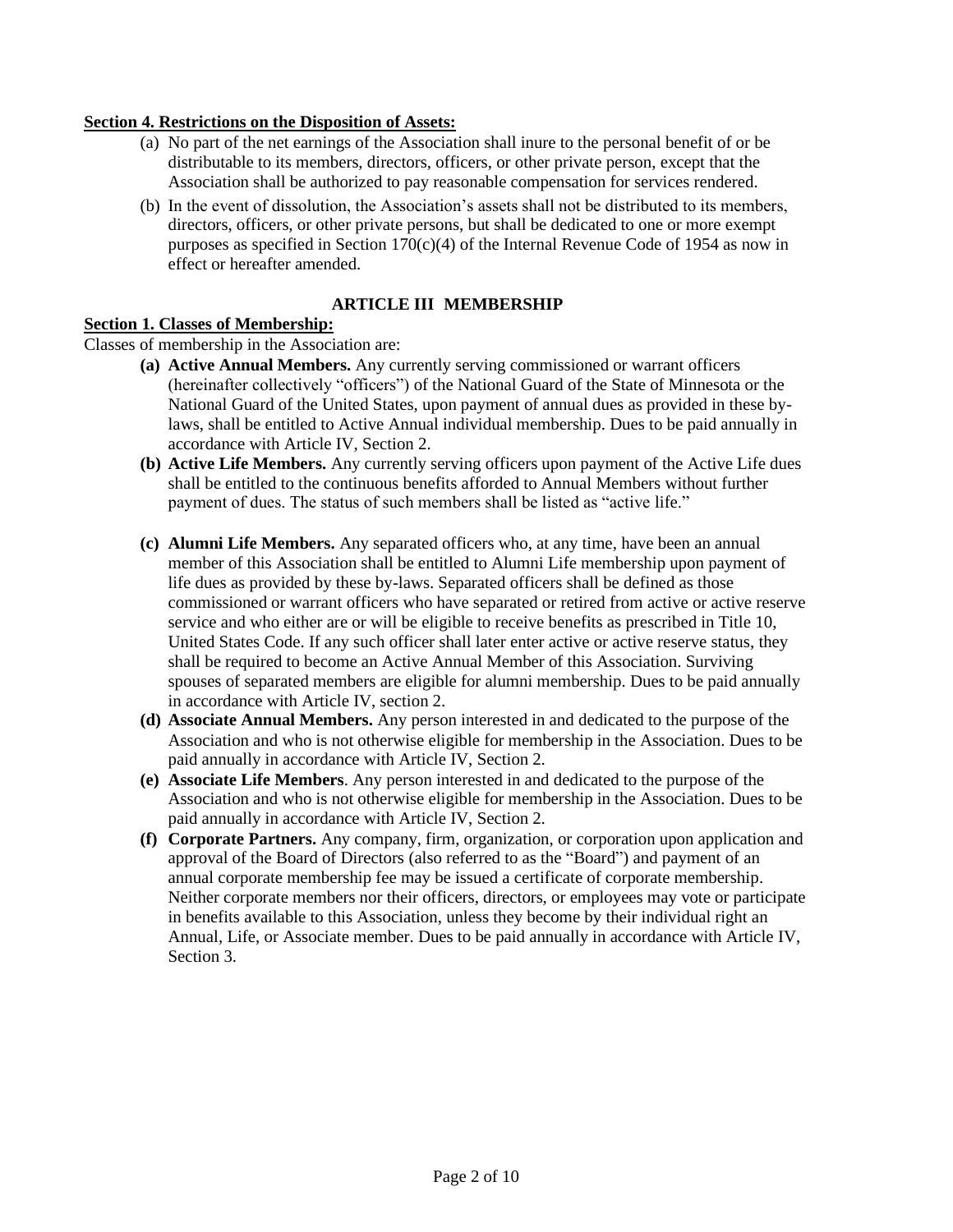**(g) Complimentary Members.** Any company grade or warrant officers that have not previously been a member are permitted a one year membership. The Complimentary Membership begins upon completion of initial membership application to the Association, and ends December 31 of the following year. There are no dues required for Complimentary Members.

#### **Section 2. National Guard Association of the United States (NGAUS):**

All Annual, Active, Life, and Associate members must also be members of the National Guard Association of the United States.

### **Section 3. Termination of Membership:**

The Board may terminate any membership by a two-thirds majority vote.

#### **Section 4. Privileges:**

An Association Member, other than an Associate Annual or Life, Associate Corporate, or Honorary, may serve as:

- (a) An officer of the Association (hereinafter "Officer")
- (b) A member of the Board
- (c) A member of a Standing or Special Committee
- (d) A delegate to any General Conference

### **ARTICLE IV FISCAL**

### **Section 1. Fiscal Year and Membership Year:**

Both the fiscal and membership years of the Association commence on January 1 and end on December 31.

#### **Section 2. Dues:**

The annual dues of the Association for officers and associate members shall be at the rate established by the NGAUS plus the State Association dues as follows:

- (a) Active Annual Members:
	- (1) General Officers: \$45
	- (2) Major/Lieutenant Colonel/Colonel/CW4/CW5: \$35
	- (3) 1st Lieutenant/2nd Lieutenant/Captain/WO1/CW2/CW3: \$20
- (b) Active Life Member: onetime payment of \$250
- (c) Alumni Life Member: onetime payment of \$50
- (d) Associate Annual Member: \$25
- (e) Associate Life Member: onetime payment of \$125

### **Section 3. Corporate Partners**

Annual dues for corporate members will be reviewed and determined annually by the Board and published by the Executive Director. Corporate Membership Annual Dues Categories are:

- (a) Lieutenant \$250
- (b) Captain \$500
- (c) Colonel \$750
- (d) General \$1000

### **ARTICLE V OFFICERS**

### **Section 1. Titles:**

The Officers of the Association, all of whom except the IT Manager and the Executive Director shall be non-salaried, shall be: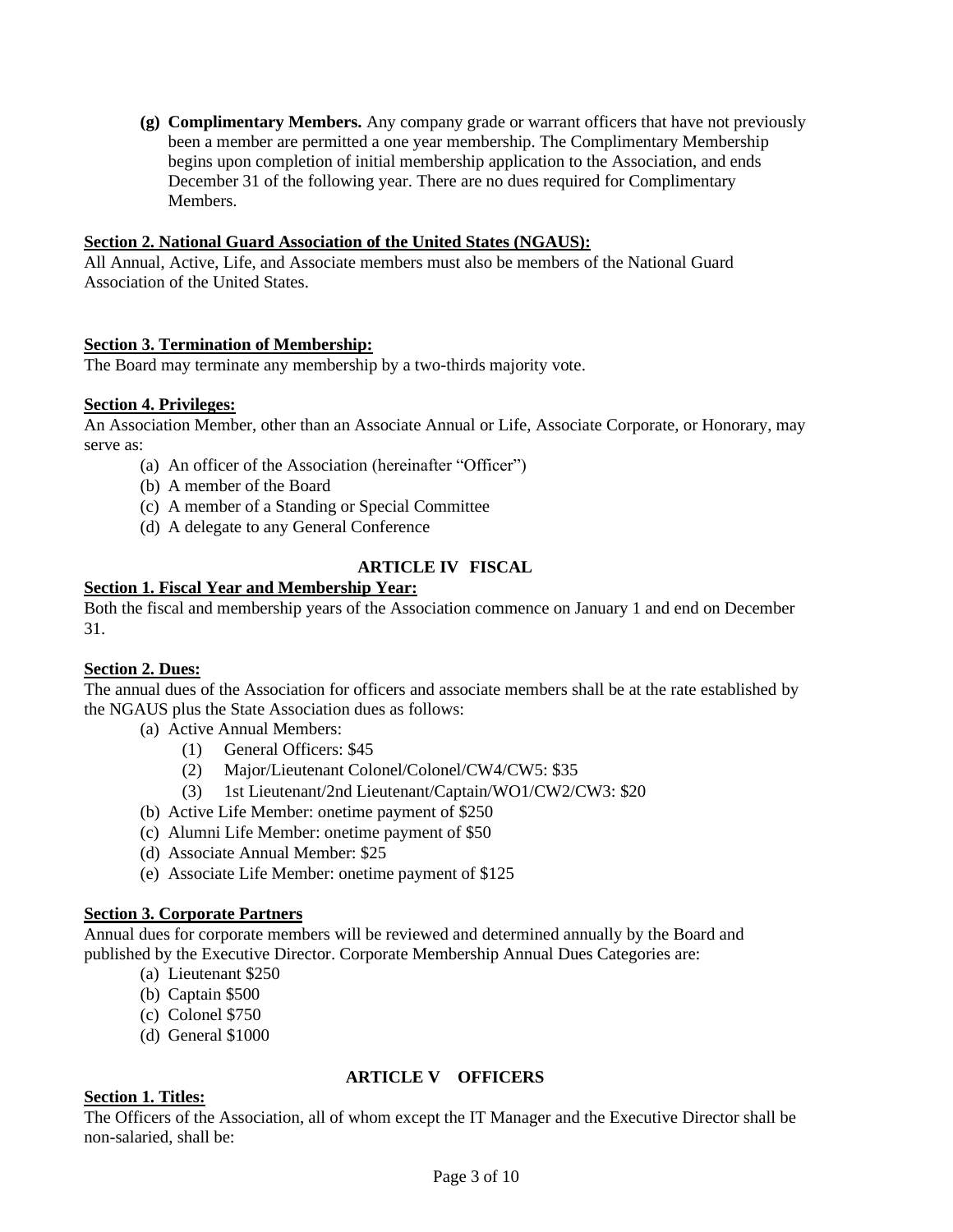- (a) President
- (b) Vice President–Army
- (c) Vice President–Air
- (d) Vice President–Alumni Affairs
- (e) Immediate Past President
- (f) Secretary
- (g) Treasurer
- (h) Vice President–Company Grade Officer Affairs–Air
- (i) Vice President–Company Grade Officer Affairs–Army
- (j) Vice President–Legislative Affairs
- (k) Executive Director
- (l) Vice President–Warrant Officer Affairs
- (m) IT Manager

## **Section 2. Qualifications:**

An Officer of the Association shall be an Annual, Active, Life, or Alumni member of the Association, except for the Vice President–Alumni Affairs, who must be an Alumni Life member. The IT Manager and the Executive Director must be Association members in whichever category applies to their status. If no previously defined category applies to the IT Manager and the Executive Director's status, then he/she will join as an Associate member.

### **Section 3. Election of Officers:**

All Officers of the Association, except the Vice President–Legislative Affairs, IT Manager, and the Executive Director shall be elected at the Annual Meeting of the general membership. The term of the Officers begins at the first meeting following the Annual Meeting.

- (a) The President, shall be elected to a one (1) year term.
- (b) The Vice-President Alumni Affairs, Vice President-Company Grade Officer Air, Vice President-Company Grade Officer – Army, and Vice-President – Warrant Officer Affairs shall be elected to a two (2) year term.
- (c) The Vice President–Army, Vice President–Air, shall be elected to a two (2) year term..
- (d) The Vice President–Alumni Affairs, Vice President–Company Grade Officer–Air, Affairs Vice President–Company Grade Affairs–Army, and Vice President–Warrant Officer Affairs, shall be elected by their respective caucuses.
- (e) The Vice President–Legislative Affairs is appointed to his/her position by the Board for a three (3) year term.
- (f) The Executive Director is appointed by the Board and serves at the will of the Board. The terms and conditions of this appointment will be reviewed by the Board every (2) two years.
- (g) The Secretary and Treasurer shall be elected to two (2) year terms.
- (h) The IT Manager is appointed by the Board and serves at the will of the Board. The terms and conditions of this appointment will be reviewed by the Board every (2) two years.

## **Section 4. Executive Committee:**

The thirteen (13) Officers of the Association shall constitute the Executive Committee, which will be chaired by the President. The Vice President–Legislative Affairs, IT Manager, and the Executive Director shall be non-voting members of the Committee.

### **Section 5. Other Officers:**

The Board may appoint other such Officers as it shall deem necessary, from time to time, who shall hold their offices for such terms and shall exercise such powers and perform such duties as shall be determined by the Board.

### **Section 6. Duties and Powers:**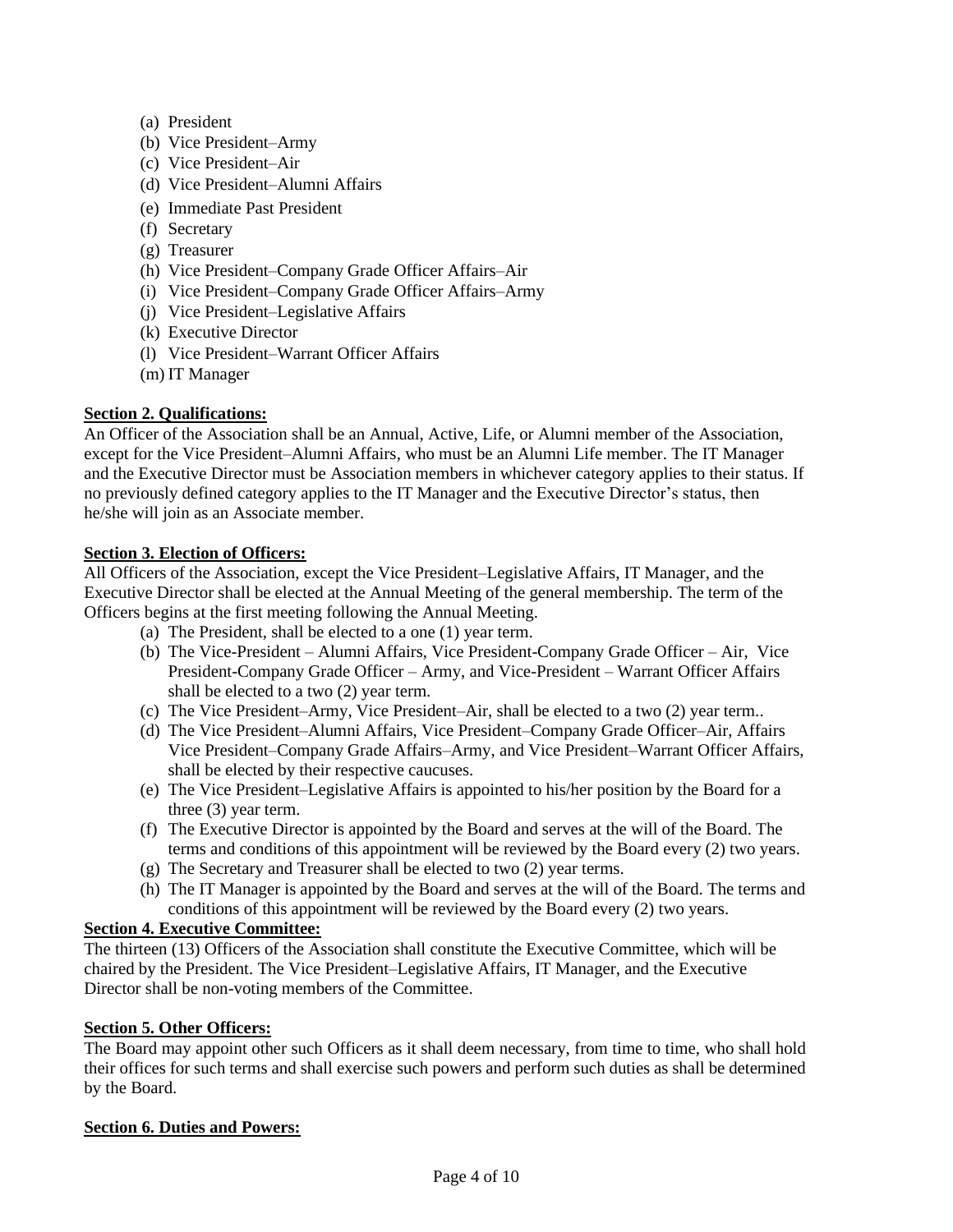- **(a) President:** shall preside at the Annual Meeting of the membership and at all Special Meetings of the Association and shall be the chair of the Executive Committee and the Board. The President will provide direction to all affairs pertaining to the Association between the Annual Meetings. He/she is responsible for maintaining Association membership at satisfactory levels. The President will: call meetings of the Executive Committee and Board; appoint all special committees; make arrangements for Annual and Special meetings; and make an annual summary to the Association. With the approval of the Board, he/she shall have the authority to incur such incidental expenses as may be necessary.
- **(b) Vice President–Army/Air:** will monitor activities of their respective services and work closely with the Vice President–Legislative Affairs in recommending legislative action plans. They will serve as co-chairs of the Resolutions Committee. The Senior Vice President (in terms of tenure in office) shall perform the duties of President should the President be absent or otherwise incapacitated.
- **(c) Vice President–Alumni/Senior Company Grade Officer/Warrant Officer:** shall serve as chair of their respective caucuses during the Annual Meeting and advise the President on matters pertaining to issues that impact their caucus members.
- **(d) Immediate Past President:** The outgoing President shall automatically become the Immediate Past President at the first meeting following the Annual Meeting when the new President takes office. The Immediate Past President will advise the President on all matters pertaining to the Association.
- **(e) Secretary:** shall have charge of all records of the Association, including those of the Board.
- **(f) Treasurer:** shall be the custodian of all funds of any nature whatsoever due the Association and such contributions as may be made to it and deposit same in the name of the Association in a financial institution, and shall issue checks in payment of all bills and claims against the Association when such bills and claims have been certified by the President. The Treasurer shall make an annual report of the finances of the Association to the general membership and the Annual Meeting. He/she serves as the chair of the Finance Committee.
- **(g) Vice President–Legislative Affairs:** will plan, coordinate, and execute legislative strategy developed by the Board. Maintain close liaison with the Minnesota Department of Military Affairs, the Minnesota National Guard Enlisted Association, and the NGAUS. He/she serves as chair of the Committee on Legislative Affairs Committee. The Vice-President – Legislative Affairs will perform other duties as outlined by the Board or included in the Position Description.
- **(h) Executive Director:** will, along with the Secretary and Treasurer, maintain all official records of the Association. He/she will become a member of the National Guard Executive Director's Association (NGEDA) and represent the Minnesota National Guard Association at NGEDA activities. The Executive Director will perform other duties as outlined by the Board or included in the "Executive Director Position Description." He/she will receive compensation as determined by the Board.
- **(i) IT Manager:** oversee all the technical aspects of the Association website and data repositoriesincluding coding, testing, online membership, and online conference registration. Responsible to continually update the website, including National Legislative Alerts. Responsible for the creation and upkeep of corporate advertisements, including analytics and reports. He/she will perform other duties as outlined by the Board or included in the IT Manager Position Description. He/she will receive compensation as determined by the Board.
- **(j) Group Representatives:** will (1) provide representation for members of their respective groups in all aspects of the Association, including expressing and elevating thoughts and concerns to the President to facilitate conversation between the Board and group members; (2) educate members in their groups on the benefits and accomplishments of the Association; and (3) increase membership and involvement. This includes (4) planning, staffing, and reviewing membership development opportunities and providing quarterly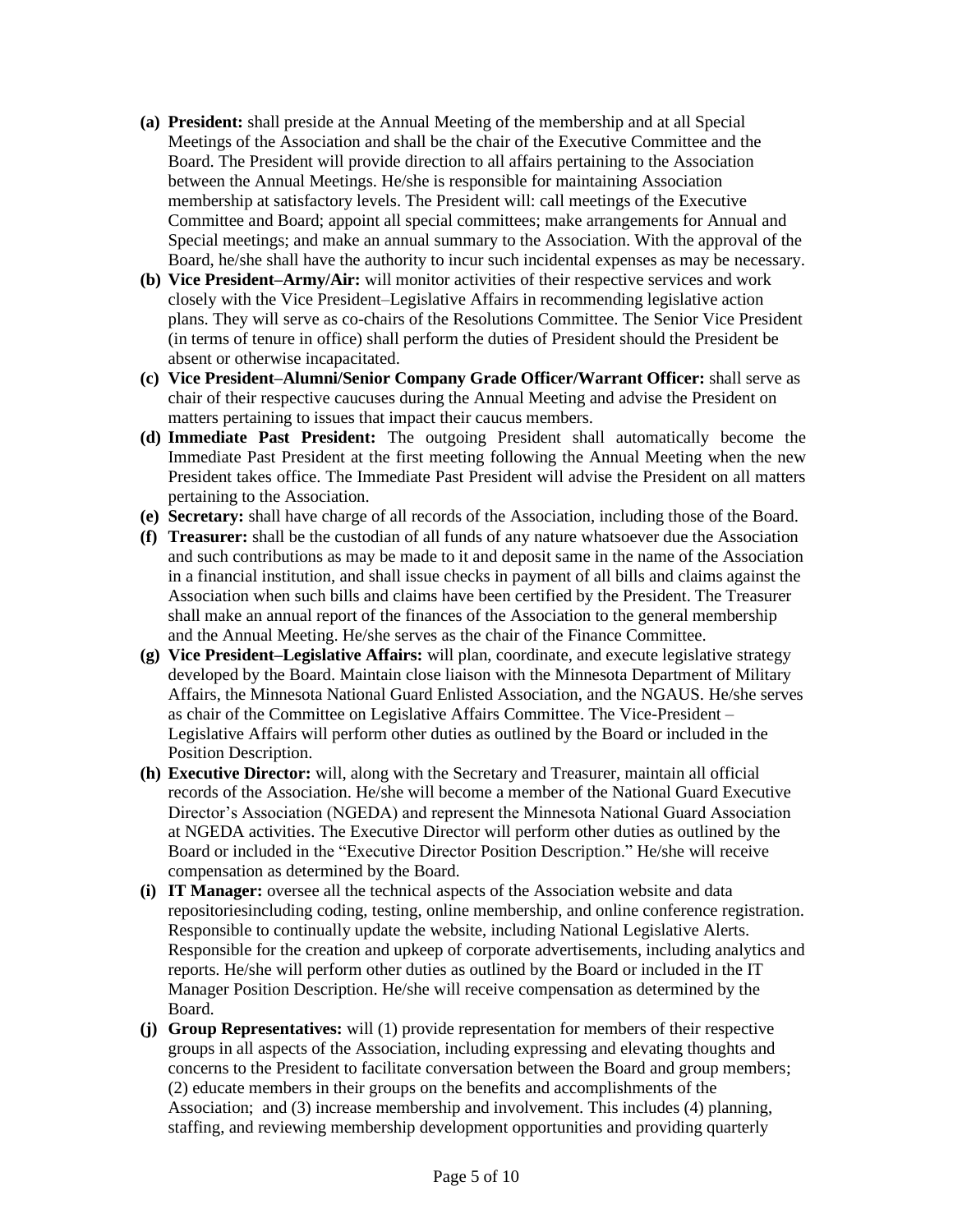membership strength within their groups with action items for growth. (5) act as a liaison to the Board in matters of information dissemination and facilitate group roster accuracy; (6) serve as chair of their respective caucuses during the Annual Meeting and advise the President on matters pertaining to issues that impact their caucus members; and (7) serve on any Committee may be appointed pursuant to Article VII COMMITTEES.

## **Section 7. Termination of Tenure:**

Tenure in the office is terminated by:

- (a) Death;
- (b) Resignation which shall be tendered to the Board; or
- (c) Removal: An Officer may be removed from office by two-thirds vote of the Board :
	- (1) When he/she is unable to fulfill the duties of his/her office due to physical or mental disability;
		- (2) for inefficiency;
	- (3) for conduct detrimental to the Association; or
	- (4) for other sufficient cause.

## **ARTICLE VI BOARD OF DIRECTORS**

#### **Section 1. Composition:**

The Board of Directors (previously and hereafter referred to as the "Board") shall be composed of the members of the Executive Committee and eight members and alternates elected by the following groups unless otherwise indicated:

- **(a) 1 st Armored Brigade Combat Team (1 ABCT):** One member and an alternate from 1ABCTBCTconsisting of Headquarters and Headquarters Company (HHC), 1st Brigade, and all other 1st Brigade units.
- **(b) 347th Regional Support Group (347 RSG):** One member and an alternate from RSG consisting of HHC and all Minnesota Army National Guard units assigned to Regional Support Group.
- **(c) HQ 34th Infantry Division (34ID):** One member and an alternate from HQ, 34th ID and the 34th Division Headquarters and Headquarters Battalion (DHHB).
- **(d) Air Guard–Metro:** One member and an alternate from the Air National Guard (ANG) units located at or attached to the Twin Cities Air National Guard Base.
- **(e) Air Guard–Duluth:** One member and an alternate from the Air National Guard (ANG) units located at or attached to the Duluth Air National Guard Base.
- **(f) Joint Force Headquarters (JFHQ):** One member and an alternate from JFHQ consisting of all Minnesota Army and Air National Guard forces attached to JFHQ, the Camp Ripley Installation Support Unit, the Recruiting and Retention Battalion, and the 175th Regional Training Institute.
- **(g) 84th Troop Command (84th TC):** One member and an alternate from 84th TC consisting of all units assigned or attached to Troop Command.
- **(h) 34th Expeditionary Combat Aviation Brigade (34th ECAB):** One member and an alternate from 34th ECAB consisting of all units assigned or attached to the CAB.

#### **Section 2. Term:**

The term for members of the Board who are Executive Committee members is as specified in ARTICLE IV. The respective Groups elect members for a two (2) year term. The Board will notify groups that need elections each year. Elections will take place during the State Annual Meeting.

#### **Section 3. Duties:**

The Board shall have and may exercise all the powers of the Association except those conferred upon the members and the Officers by law, by the Articles of Incorporation, and by these by-laws, and shall carry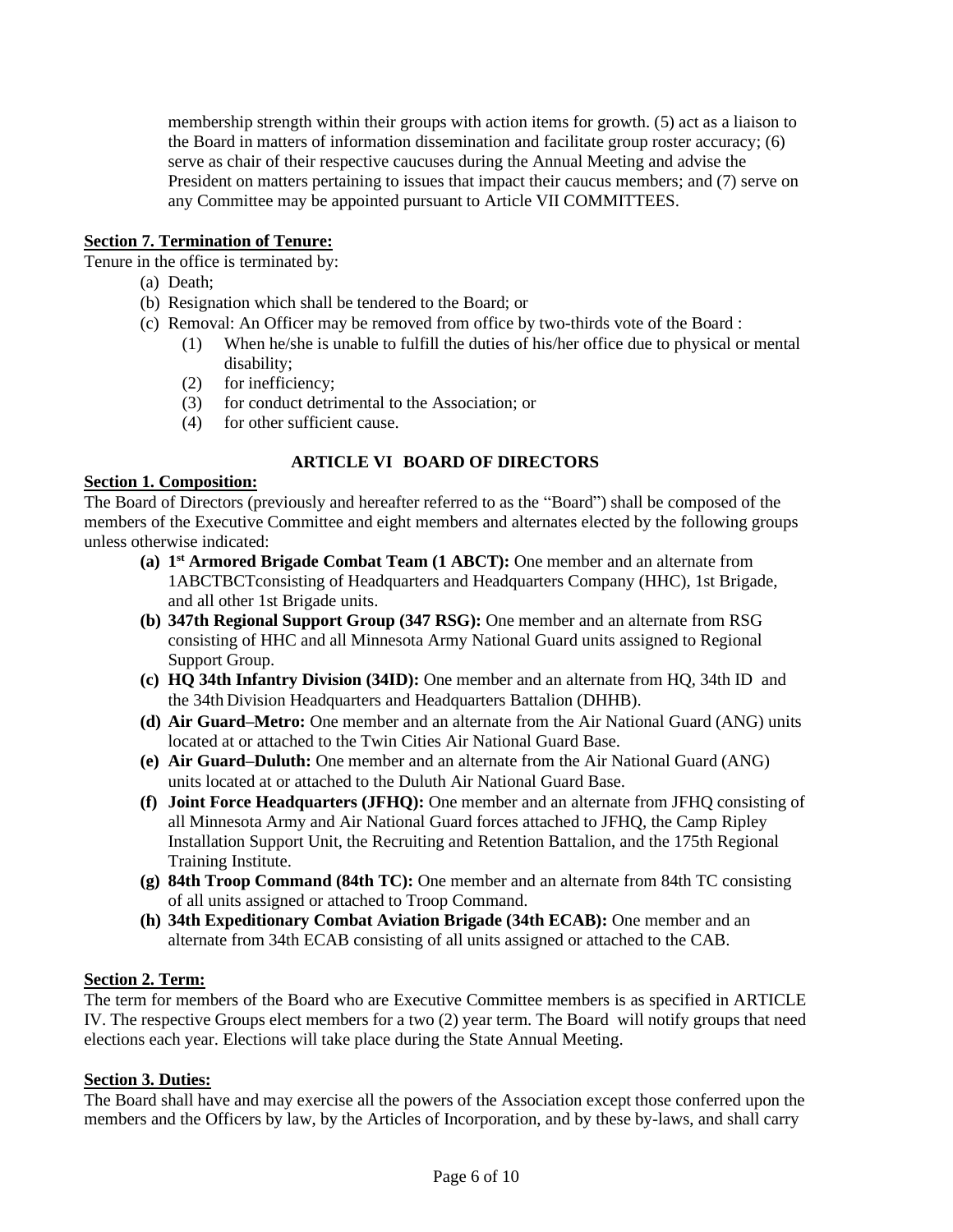out the policies adopted by the Association at the Annual Meeting.

### **Section 4. Quorum:**

A quorum for a meeting of the Board shall consist of a majority of the Directors, which equates to 10 voting members.

## **Section 5. Presiding Officer:**

Unless otherwise determined by the Board, the President of the Association shall preside at all meetings of the Board.

## **Section 6. Meetings:**

Not less than four (4) Regular Meetings of the Board o shall be held each year at such time and such place as shall be determined by the Board. The President may call Special Meetings of the Board at any time. Notice of a Special Meeting of the Board shall be given to each Director personally or by electronic mail at a minimum of ten (10) days ahead of time. The Annual Meeting of the general membership is held in conjunction with the State General Conference.

## **Section 7. Order of Business:**

Except when otherwise provided by the Board, "Roberts Rules of Order" shall govern all meeting, including all Regular Meetings. Special Meetings, and the Annual Meeting.

## **Section 8. Voting:**

All members of the Board shall have one (1) vote except the Vice Present**–**Legislative Affairs, IT Manager, and the Executive Director, which are non-voting members of the Executive Committee.

### **Section 9. Vacancies:**

Vacancies on the Board shall be filled by appointment by the Board until such time as said vacancy is filled at the next Annual Meeting of the general membership in accordance with the provisions of these by-laws. Vacancies as to any Director shall be filled by the alternate from that group.

### **Section 10: National Guard Association of the United Status Conference:**

The Board shall certify the members to be delegates from this Association to attend the NGAUS General Conference and shall allocate among the respective groups of this Association numbers of those authorized to attend.

- (a) The delegates shall include the members of the Executive Committee.
- (b) The Board shall have the authority to approve expenditures for the purpose of sending delegates to the National Conference.
- (c) All delegates must be current paid members of both the State and National Associations.

## **Section 11: Budget:**

The Board shall approve the budget of the Annual Meeting and a proposed budget for each calendar year.

## **Section 12: Action in Writing:**

As determined by the Executive Committee, the use of electronic voting may be allowed. This electronic method will include a nominee's presentation of the issue, first and second from an Executive Committee member, an opportunity for discussion/amendment, and a recorded vote. Any action which may be taken at a meeting of the Board or Executive Committee may be taken without a meeting (by electronic means) if authorized by a writing(s) signed by all of the Directors or all of the members of the Executive Committee as may be the case. Printed copies of an email may be used as written documentation.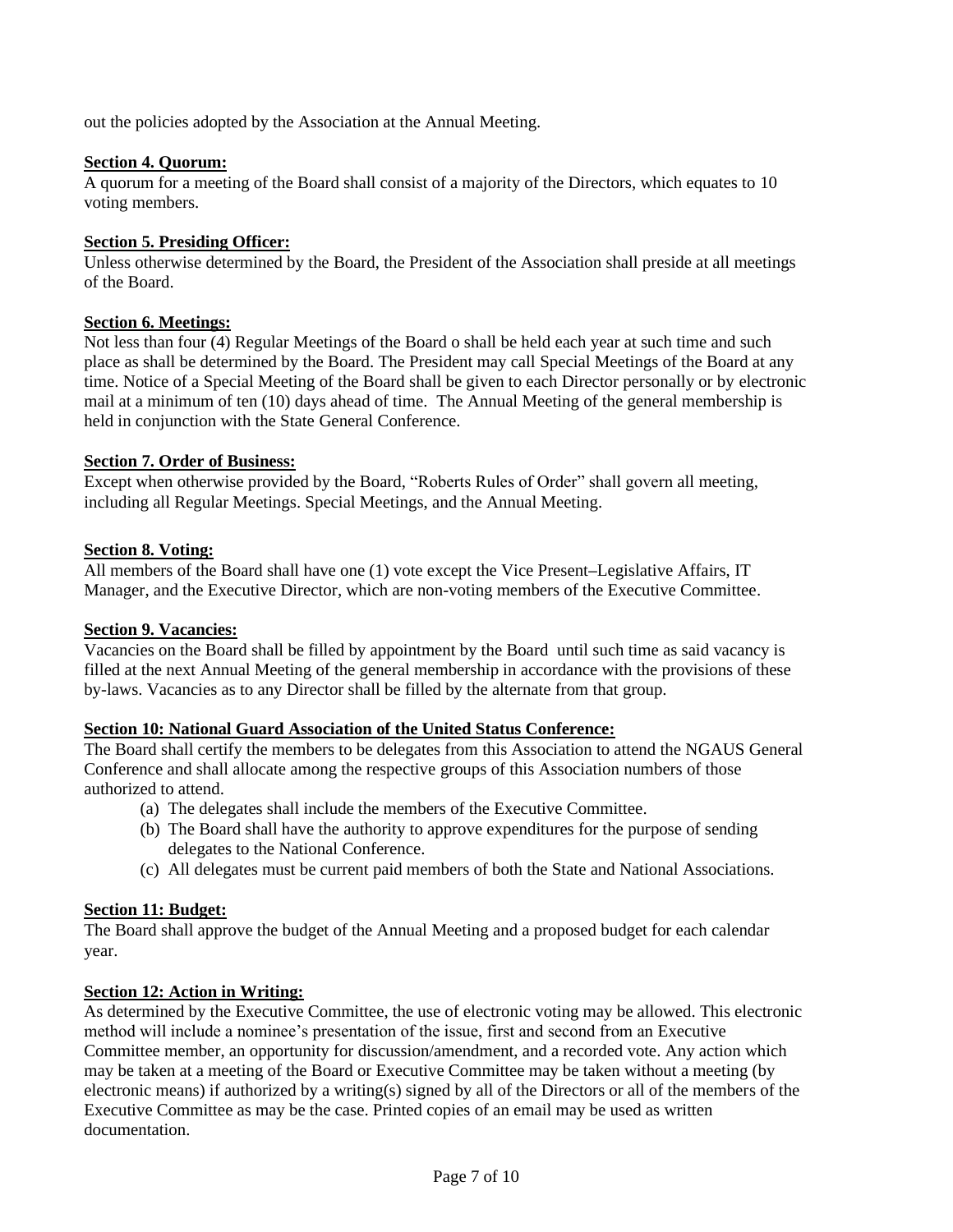## **Section 13: Reassignment and Removal:**

Any Board member or Officer may resign at their own request. Any Board member or Officer may be removed automatically after four (4) unexplained absences from scheduled Board meetings or by a threefourths vote of the remaining members of the entire Board,.

### **Section 14: Other Powers:**

In addition to the power and authority expressly conferred upon it by these by-laws, the Board may exercise all powers of the Association and do all lawful acts and things that are not by statue, by the Articles of Incorporation, or by the by-laws, directed or required to be exercised by the members.

### **Section 15. Emergency Plan [Interim Board of Directors]:**

In the event that units of the Minnesota National Guard are called into active service and the Board is unable to produce a quorum, the President, Vice President–Army, Vice President–Air, Vice President– Alumni Affairs, in that order, are authorized to form an Interim Board of Directors (hereafter referred as "Interim Board") to be composed of members not called to active duty. The Interim Board is authorized to take only such action as may be necessary for the perpetuation of this Association and will call a General Membership Meeting of the Association as soon as practical after the return of the units and/or members to state/reserve status.

# **ARTICLE VII COMMITTEES**

### **Section 1. Standing Committees:**

The Standing Committees of the Association shall be:

- **(a) Committee on Finance [Finance Committee]:** The Finance Committee shall be comprised of **3 of 4** Officers, appointed by the Executive Committee, and chaired by the Treasurer. The Finance Committee shall have the following powers and duties:
	- (1) To direct investment of all such funds as may accrue to the Association;
	- (2) To recommend disposition and planned expenditures of all funds to the Board for its consideration and action;
	- (3) To prepare an annual report of the fiscal program of the Association for the membership; and
	- (4) To make an annual review of all financial accounts of the Association and make a report of such review to the general membership at the Annual Meeting.
- **(b) Committee on Insurance [Insurance Committee]:** The Insurance Committee shall be comprised of **[3 or 4** Officers, appointed by the Executive Committee, and chaired by the Executive Director. The Insurance Committee will oversee the Association's insurance program and make recommendations to the Board concerning sales and marketing policy/procedures and the disposition of dividends paid by the Insurer. The Insurance Committee shall prepare a report concerning the status of the program to the general membership to be presented during the Annual Meeting.
- **(c) Committee on the By-Laws [By Laws Committee]:** The By-Laws Committee shall be comprised of 3 or 4 Officers, appointed by the Executive Committee, and chaired by the Senior Vice-President Air/Army (in terms of tenure in office). The Committee shall have the responsibility of (1) annually reviewing the by-laws of the Association for any revisions, amendments, or modifications that may be desired, recommend adoption of such amendments by the Board, and consistent with Article IX below, submission to the President at least thirty (30) days prior to the date of the Annual Meeting for a vote of the general membership at the Annual Meeting, and 2) develop and present to the Board answers to questions submitted to the By-Laws Committee for interpretation of the meaning and the effect of the Articles of the by-laws. The By-Laws Committee shall report to the general membership its recommendations for revisions, amendments, or modifications to the bylaws during the Annual Meeting.
- **(d) Committee on Membership [Membership Committee]:** The Membership Committee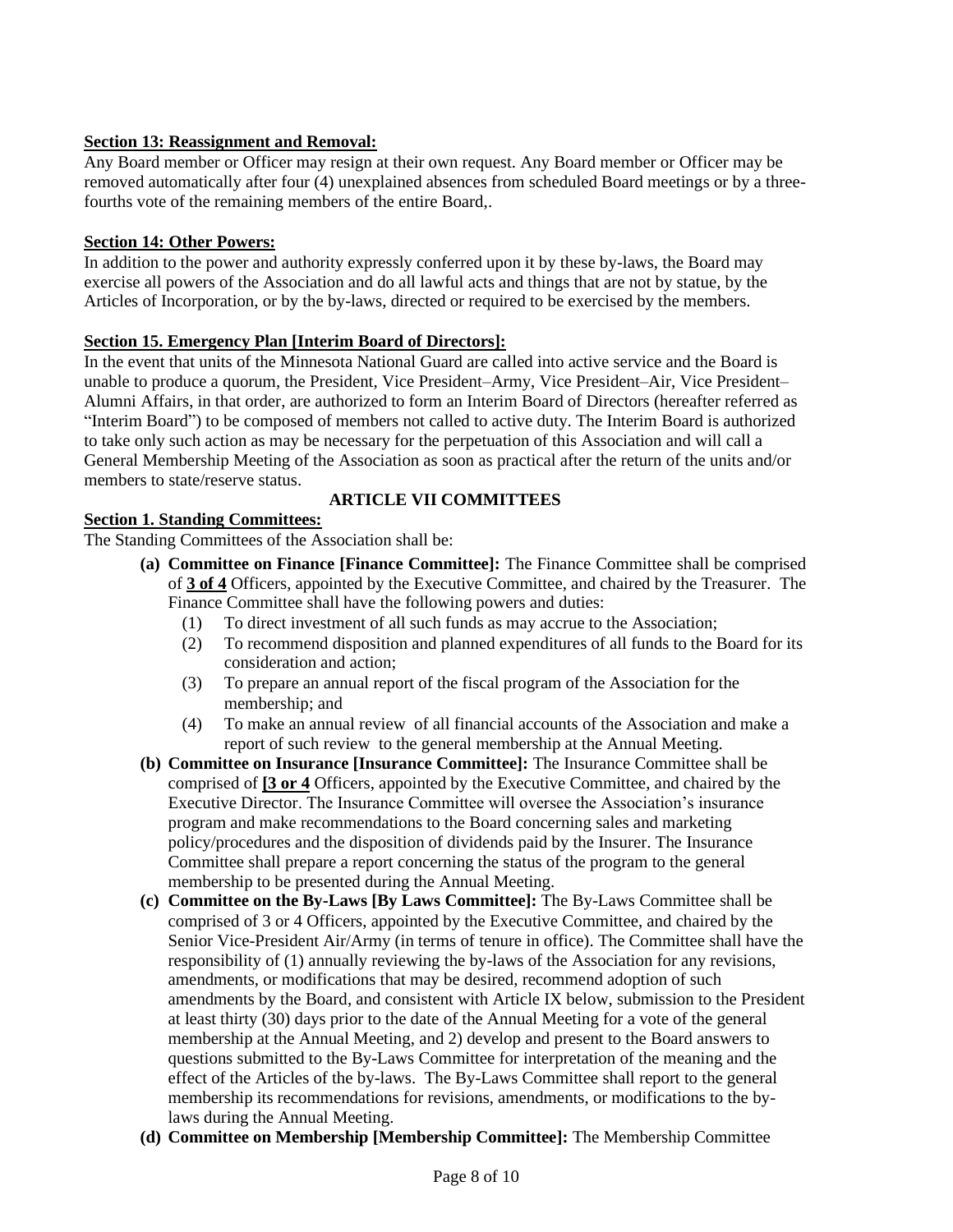shall be comprised of 4 Officers, appointed by the Executive Committee], and co-chaired by the Executive Director and. The Membership Committee shall 1) assess the vitality of the Association membership program, 2) develop and review plans, programs, and strategies for future membership initiative for referral to the Board, and 3) review all programs for Associate and Corporate membership submitted to the Board for appropriateness and submit a recommendation to the Board.

## **Section 2. Committees of the State General Conference:**

Committees for the Annual Meeting/State General Conference shall be:

- **(a) Resolutions Committee:** shall be co-chaired by the Vice Presidents–Army/Air and comprised of the Vice President**–**Alumni Affairs and the Vice-President**–**Legislative Affairs. The Resolution Committee shall consider all resolutions presented for action to the general membership during the Annual Meeting. Nothing contained in this section shall preclude the submission of a resolution from the floor at the Annual Meeting.
- **(b) Nominations Committee:** shall be chaired by the President and comprised of Vice President**–**Army and Vice President**–**Air. The Nominations Committee shall report to the general membership its recommendations for nomination for any vacancies of the Association Officers during the Annual Meeting.
- **(c) Time and Place Committee:** shall be co-chaired by the Vice Presidents**–**Army/Air, supported by the Conference Planning Committee, convened as deemed necessary by the Board, and shall recommend to the general membership during the Annual Meeting the time and place for future Annual Meetings.
- **(d) Conference Planning Committee:** chaired by the President and comprised by Vice President**–**Army/Air (as designated), Vice President**–**Alumni Affairs, the Executive Director, the IT Manager, representatives from the host group and will be convened as required in order to provide guidance and resources to the host group, to enter into contracts, and coordinate planning for the upcoming State General Conference.

### **Section 3. Special Committees:**

The President may appoint special committees and determine their composition with the concurrence of the Board.

### **ARTICLE VIII MEETINGS OF MEMBERS AND VOTING**

#### **Section 1. Annual Meeting:**

The Annual Meeting designated as the State General Conference of the members of this Association shall be held in the second quarter of each year at the place designated at the prior Annual Meeting of the membership or at such other place as shall be designated by the Board.

### **Section 2. Special Meetings:**

Special Meetings of the general membership for any purpose, unless otherwise prescribed by statute, may be called by the President at the written request of a majority of the Board. The President shall give notice to all members entitled to vote as such Special Meetings of the general membership. The notice shall specify the date, time, place, and purpose of the meeting. If the meeting is called at the request of the Board , it shall be held not less than thirty (30) days from the request.

#### **Section 3. Presiding Officer:**

The President, or in the absence of the President, the Vice President–Army or Vice President–Air (whoever is senior in terms of tenure), shall preside at all meetings of the members.

#### **Section 4. Order of Business:**

"Robert's Rules of Order," except as herein modified shall govern the order of business and conduct of